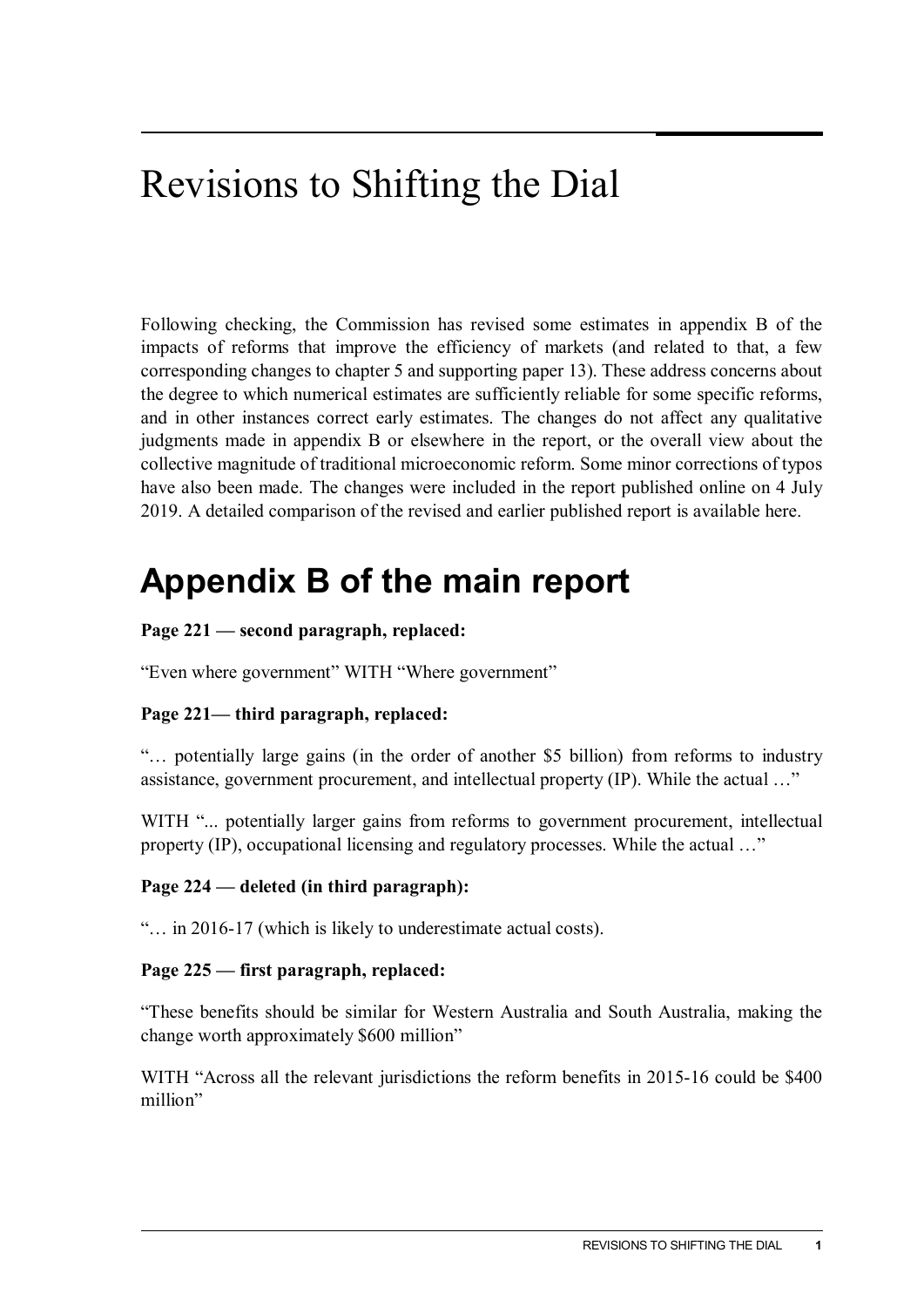#### **Page 226 — first paragraph, replaced:**

"Scaling US cost estimates of licensing requirements… enter the market."

WITH "While the occupational licensing requirements in Australia are different and the economy much smaller, the costs for Australia would likely still amount to many billions of dollars. However, many of these gains are transfers."

#### **Page 227 — fourth row of content in table B.1, replaced:**

"\$200 million for each of the 3 states, totals \$600 million a year"

WITH "Around \$400 million a year"

### **Page 227 — sixth row of content in table B.1, replaced:**

"up to \$15 billion" WITH "worth billions"

### **Page 228 — fifth paragraph, deleted hanging words:**

"and the"

## **Page 229 — first paragraph, replaced:**

For example, a 20 per cent reduction would save the budget \$1.5 billion, and conservatively another \$200 million in avoided deadweight loss of taxation.

WITH "A cut in overall assistance that left R&D and small business assistance at their current levels and that reduced other assistance by 50 per cent would save the budget around \$1.5 billion. Depending on the marginal excess burden of personal income tax, this could also lead to roughly between \$200 and \$500 million in avoided deadweight losses of taxation (Cao et al 2015, p. 22)."

## **Page 230 — first paragraph, replaced:**

"(PC 2016c)" WITH "(PC 2016d)"

## **Page 230 — second paragraph, replaced:**

"… does not restrict imports. With 4.5 million second hand cars traded each year (Ludlow 2015) removing these restrictions would greatly benefit consumers (if the saving applies to half the market with an average price of \$12 000 falling to \$6 000, this is a saving of \$13.5 billion)."

WITH "...does not restrict imports (Ludlow 2015). The savings from deregulation are hard to estimate given unreliable data on used car sales and the prospective impact on car prices, but are still likely to be significant."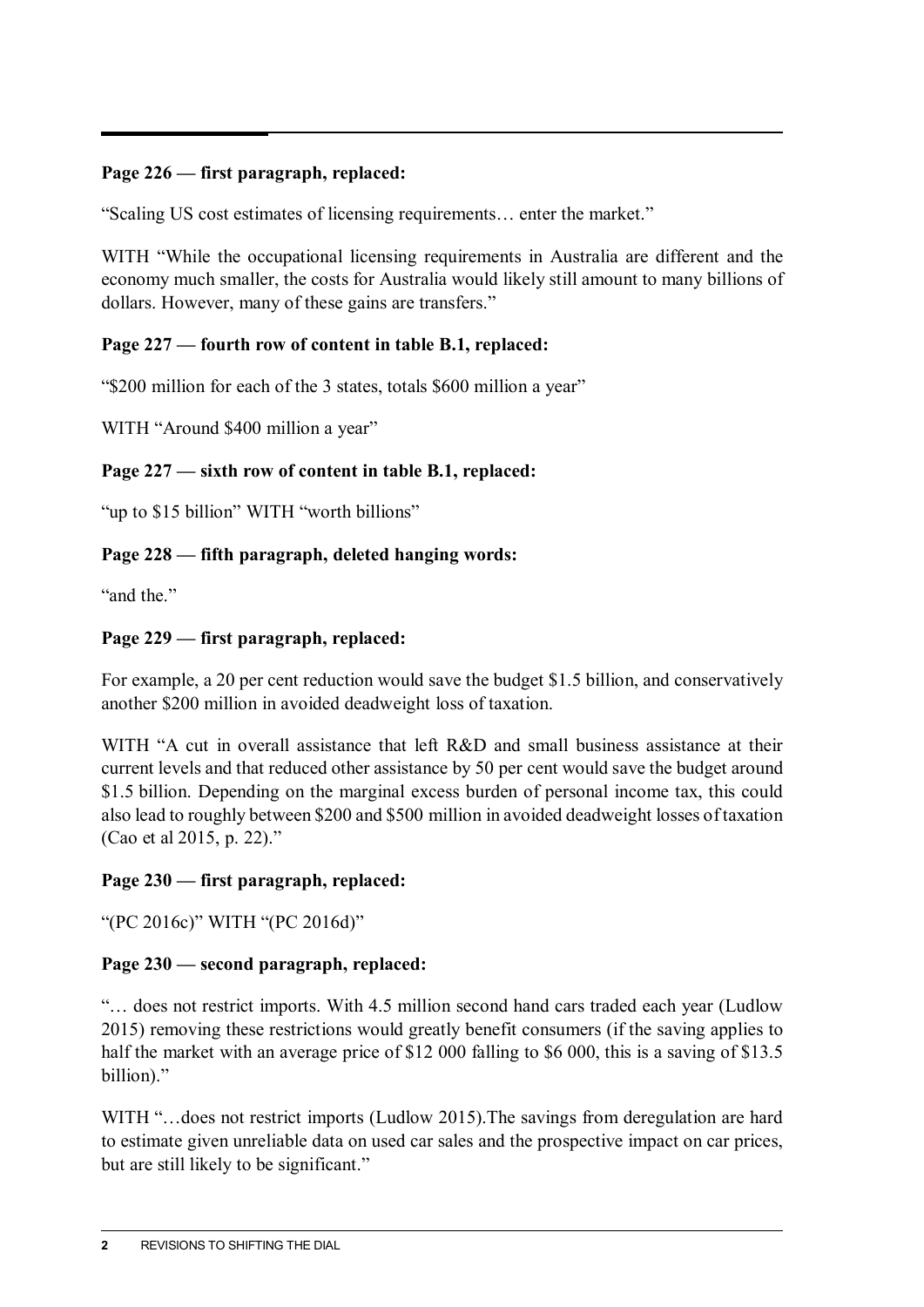#### **Page 230 — fourth paragraph, replaced:**

"… are worth, but since innovation is a main source of productivity growth, even shifting it by 0.1 percentage point, would be worth \$1.9 billion to the Australian economy."

WITH "... are worth, but since innovation is a main source of productivity growth they could be substantial"

#### **Page 230 — footnote 22, replaced:**

"… is about 1.1, so a 0.1 percentage point improvement in MFP raises annual GDP by \$1.9 billion. If MFP averages 0.7 per cent, this is a 14 per cent improvement in MFP."

WITH "... is about 1.1. Even were IP reform to increase MFP by just 0.01 percentage point this would raise annual GDP by \$190 million. The output gains from IP reform may exceed this"

#### **Page 231 — second row, column 2 in table B.2, replaced:**

"Harper Review 7" WITH "Harper Review 8"

#### **Page 232 — sixth row, column 4 in table B.2 replaced:**

"A 0.1 percentage point boost to productivity from greater innovation is worth \$1.9 billion to the economy"

WITH "More efficient IP system and better economywide productivity"

#### **Page 238 — second row, column 4 in table B.4, replaced:**

"about \$240 million" WITH "about \$220 million"

#### **Page 239 — deleted (in fourth paragraph):**

"include the ban"

#### **Page 239 — fourth paragraph, replaced:**

"In Tasmania and Victoria reviews of the moratorium on cultivating genetically modified organisms estimated the economic costs of extending the moratorium. Extending the moratorium for a further 5 years in Tasmania (in 2014) was estimated to impose a net cost of \$1.5 million. Similarly extending for a further eight years in Victoria (in 2007) was estimated to impose a direct net cost of \$110‑\$115 million (PC 2016h). Removal of the remaining moratoria could result in cost savings of about \$330 million over a similar time period."

WITH "Given previous estimates of the costs of bans (PC 2016h), there could be annual savings of around \$30 million from removing the remaining restrictions."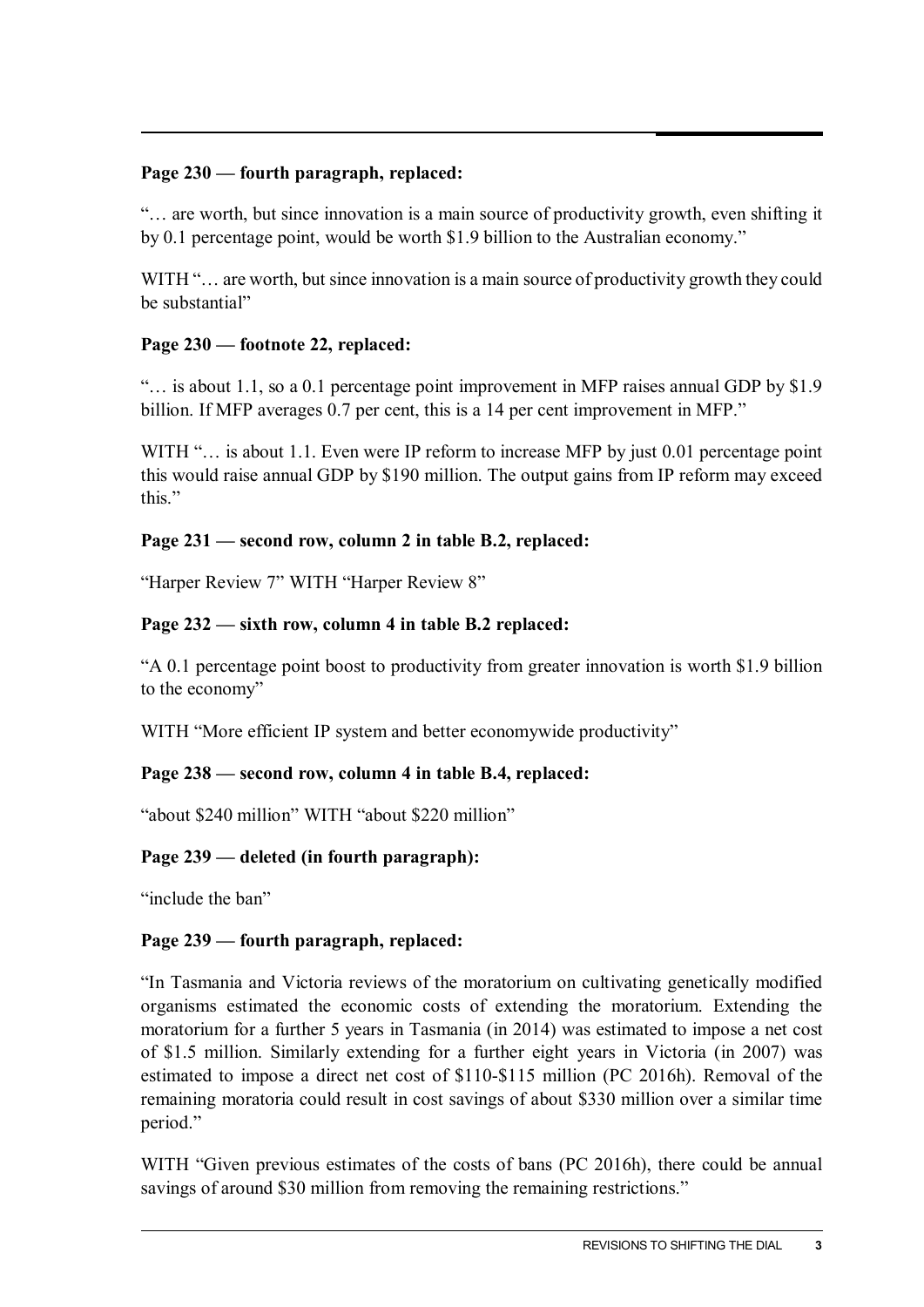#### **Page 239 — footnote 27, replaced:**

"Assumes South Australia would face similar costs as Victoria and New South Wales would face greater costs as crop production is almost 2 times that of Victoria (DAWR 2017), (3 x  $$110m$ ."

WITH "The estimate reflects the assumption that: South Australia would face similar costs to those projected for Victoria's (now lapsed) moratorium, and that, New South Wales would face costs of around 1.5 times greater than that of Victoria, taking into account that while its crop size is around double (DAWR 2017), its moratorium is only partial."

#### **Page 240 — first row, column 4 in table B.5, replaced:**

```
"$330 million" WITH "$30 million annually"
```
## **Chapter 5 of the main report**

#### **Page 155 — last paragraph, replaced:**

"Reforms in data alone could well deliver annual benefits of over \$5.5 billion dollars. Moreover reforms to intellectual property could deliver an additional \$1.9 billion from higher rates of innovation."

WITH "Greater availability of public data could deliver annual benefits of over \$4 billion. Moreover, reforms to intellectual property could deliver significant additional benefits from higher rates of innovation and human capital formation."

#### **Page 156 — first paragraph, replaced:**

"… identified by the Commission would, in addition to improved consumer wellbeing, deliver an annual boost to GDP of over \$3 billion, and at least this again with reforms to government procurement and industry assistance."

WITH "... identified by the Commission would likely deliver benefits of over \$3 billion annually, with further gains from reforms whose benefits are less easily enumerated."

#### **Page 156 — quote, replaced:**

"Reforms in data could deliver annual benefits of over \$5.5 billion"

WITH "Greater availability of public data could deliver annual benefits of over \$4 billion"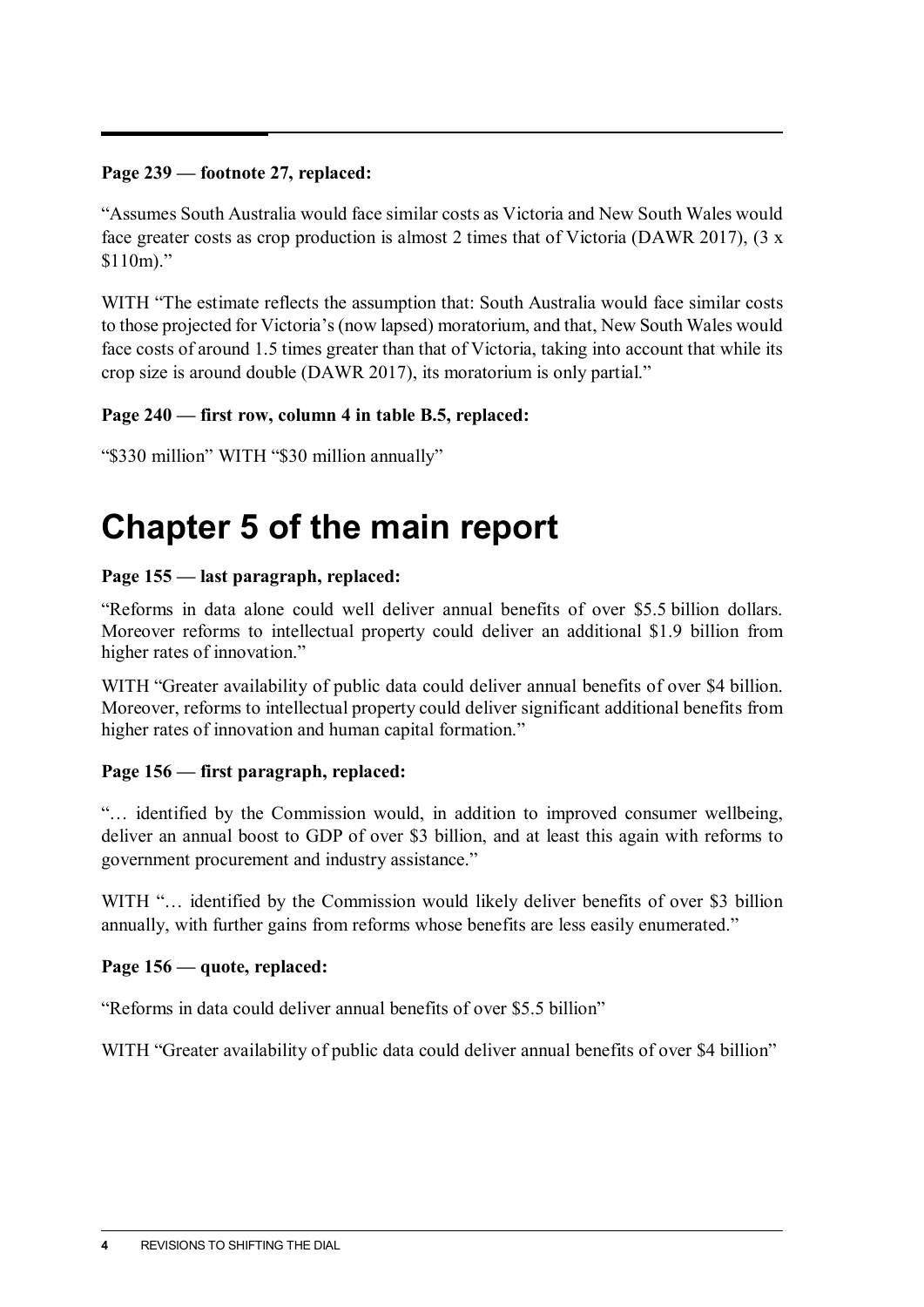#### **Page 166 — last paragraph, replaced:**

"If these reforms can release even 5 per cent of the potential value of public sector data they are worth over \$4 billion to the Australian economy."

WITH "Some speculative assessments suggest that improvements in the availability of public data could generate value of over \$4 billion annually (Lateral Economics 2014, p. 28).

#### **Page 168 — second paragraph, replaced:**

"… recommended in the IP Inquiry would have on productivity, but even shifting the dial by 0.1 percentage point in multifactor productivity is worth almost \$1.9 billon to the Australian economy (appendix B)."

WITH "... recommended in the IP Inquiry would have on productivity. Some benefits simply comprise lower costs in the IP system, but much bigger gains will arise from greater innovation and diffusion (appendix B)."

## **References in the main report**

#### **Included:**

Cao, L., Hosking, A., Kouparitsas, M., Mullaly, D., Rimmer, X., Shi, Q., Stark, W. nd Wende, S. 2015, *Understanding the Economy-wide Efficiency and Incidence of Major Australian Taxes*, Treasury Working Paper, 2015-1, April.

Lateral Economics 2014, *Open for Business: How Open Data Can Help Achieve the G20 Growth Target*, A Lateral Economics report commissioned by Omidyar Network, June.

#### **Page 252 — replaced:**

"RSM Australia 2017, Financial Analysis of Pharmacy Renumeration and Regualtion, …"

WITH "RSM Australia 2017, Financial Analysis of Pharmacy Remuneration and Regulation …"

## **Supporting Paper 4**

**Page 3 — second row, column 3, table 1, replaced:**

"Highest among 35 OECD countries" WITH: "14th highest among 35 OECD countries"